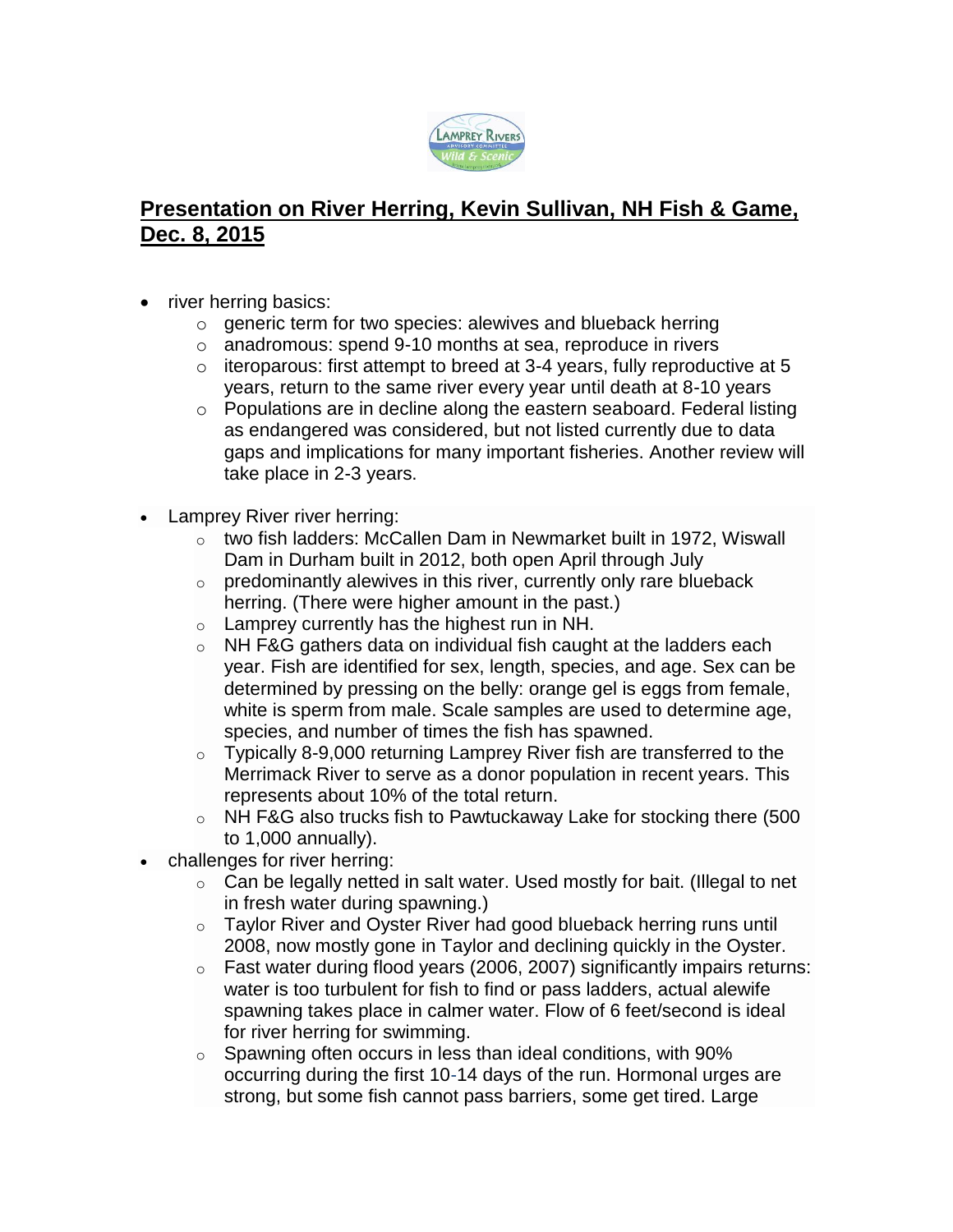masses of non-viable eggs are often found at the base of McCallen Dam and Wadleigh Falls in Lee. Fish leave the river immediately after spawning.

- $\circ$  Predation seems to be mostly by birds. (Tagged fish suddenly move long distances.)
- tagging:



Passive Integrated Transponder (PIT) tags are about 1 cm long and .2 cm wide. Tags are inserted between muscles on the side and the insertion site is sealed with a form of skin glue. The tags contain microcoils that carry a unique identifying number. As the tagged fish passes stationary detectors, the tag is stimulated to vibrate and the detector records the tag number, detector number, date, and time.

- $\circ$  McCallen Dam has 8 detectors, starting below the dam and ending at the top of the fish ladder.
- fish ladder effectiveness (of tagged fish):
	- $\circ$  62-82% of fish pass the ladder at the beginning of the run and then there is a quick decline to 35-59% for the season. The overall rate of successful passage is 42%. From statistics of tagged fish and from visual observations, clearly many fish do not pass the ladder.
	- $\circ$  Fish typically enter the ladder 3-4 times. Fish that make 1.8 attempts at the half way mark generally pass the full ladder. Fish that make 1.3 attempts at the half way mark generally do not pass the full ladder.
	- $\circ$  Fish can stay in the resting pools for days if the ladder is crowded. (McCallen has two resting areas.) Even though flow is lower, fish still expend a lot of energy staying in place. Very little (<1%) of upstream movement has been recorded at night, but some fish move downstream and exit the ladder at night. This is not the norm and makes the Lamprey somewhat unusual. 97% of all movement occurs during daylight.
	- $\circ$  69,843 fish passed McCallen Dam and 14,812 fish passed Wiswall Dam in 2015. With three years of data, Wiswall is passing 21-38% of the fish that pass through McCallen. Some fish probably spawn on the way; some probably do not have enough energy or motivation to pass Wiswall and some die to natural processes and predation.
- Wadleigh Falls, Lee:
	- $\circ$  The dam is breached on both ends, but natural falls are too much for river herring to pass. Some fish came within an inch or so of clearing the ledge, but no tagged fish in 2014 succeeded. Most fish showed a preference for the Route 152 side of the river versus the Tuttle Road side.